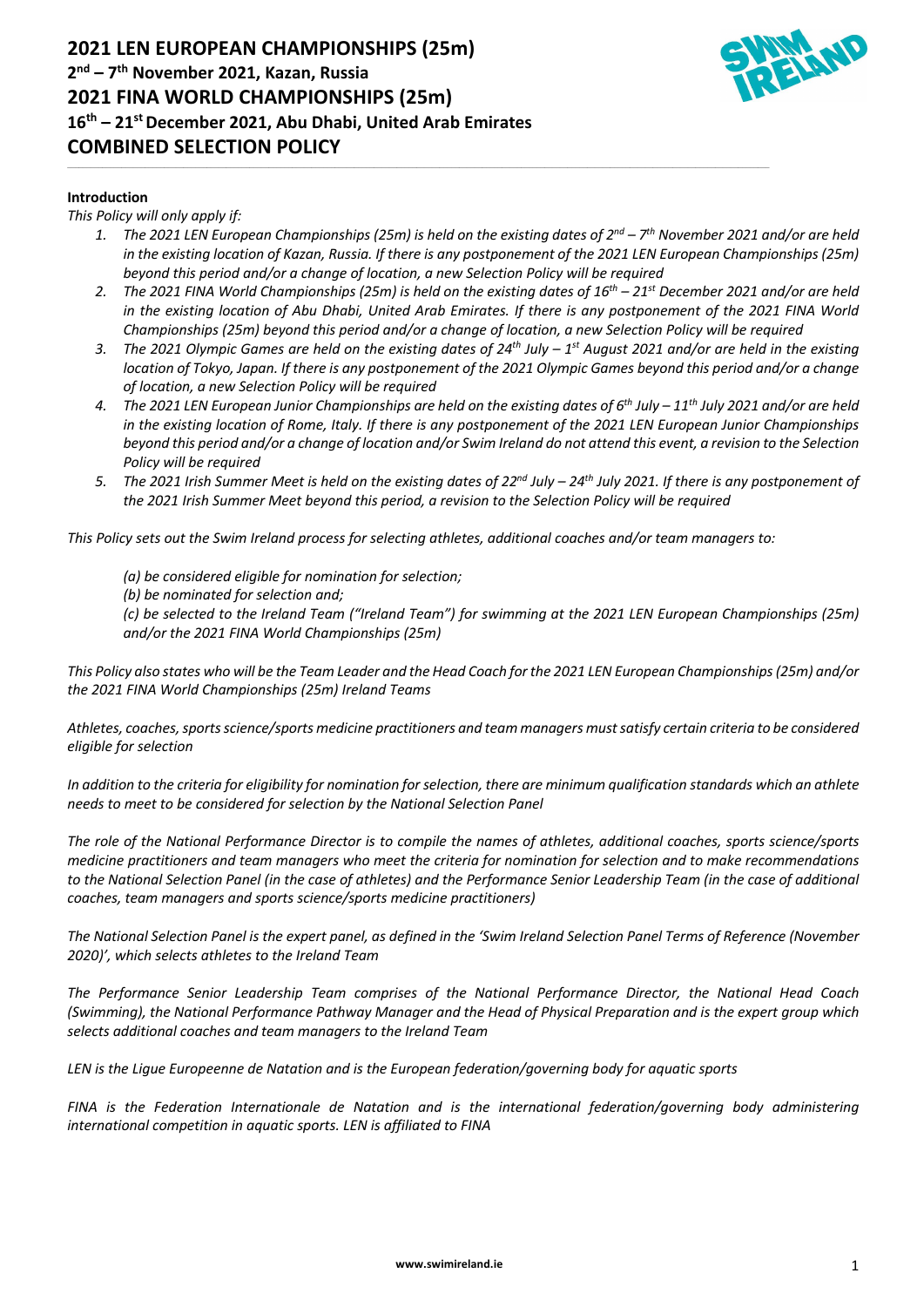

## **1. Nomination for Selection**

i. Athlete nominations for selection for the Ireland Team will be made by the National Performance Director to the National Selection Panel following the conclusion of the 'Selection Trials'. The Selection Trials events will include Olympic individual event performances and single gender National Team relay led-off leg performances at the following competitions:

 $\_$  , and the set of the set of the set of the set of the set of the set of the set of the set of the set of the set of the set of the set of the set of the set of the set of the set of the set of the set of the set of th

- a. 2021 Swim Ireland Performance Meet (Dublin, Ireland)
- b. 2021 Olympic Games (Tokyo, Japan)
- c. 2021 LEN European Junior Championships (Rome, Italy)
- d. 2021 Irish Summer National Championships (Bangor, Ireland)
- ii. To be considered eligible for nomination to individual events for the Ireland Team (swimming), athletes must:
	- o Satisfy the conditions and standards set out in Section 4 below; and
	- o Meet the athlete eligibility criteria set out in Section 3 below

### **2. Ireland Team (Swimming)**

- i. The National Selection Panel is the body which has the power to select an athlete to the Ireland Team (swimming) for the 2021 LEN European Championships (25m) and/or the 2021 FINA World Championships (25m)
- ii. At the recommendation of the National Performance Director, the National Selection Panel will determine the combined athlete team size and personnel for the 2021 LEN European Championships (25m) and the 2021 FINA World Championships (25m)
- iii. The National Selection Panel agrees to notify Swim Ireland Performance of its selection or its refusal to select any nominated athlete as soon as reasonably practicable after the nominations are received
- iv. There are seventeen individual events per gender in the 2021 LEN European Championships (25m) and in the 2021 FINA World Championships (25m) programme for swimming. Athletes may be selected to the Ireland Team via the thirteen available Olympic individual events per gender only. Up to a maximum of four athletes can be nominated for selection by the National Selection Panel per individual event at the LEN European Championships (25m) and up to a maximum of two athletes can be nominated for selection by the National Selection Panel per individual event at the FINA World Championships (25m)
- v. There are two relay events per gender and two mixed gender relay events in the LEN European Championships (25m) programme for swimming and there are three relay events per gender and two mixed gender relay events in the FINA World Championships (25m) programme for swimming. Athletes may be considered for selection to the Ireland Team via the available Olympic relay events only. Up to a maximum of one relay team can be nominated for selection by the National Selection Panel per relay event at each meet

### **3. Athlete Eligibility**

At the time that the National Performance Director is nominating athletes for selection to the National Selection Panel, athletes must meet the following criteria to be considered to be eligible for nomination:

- i. Be an Irish citizen at the time of entries being submitted to LEN/FINA;
- ii. Be eligible to represent Ireland as per FINA General Rules  $1 \& 2$  (GR  $1 \& 2$ ) at the time of entries being submitted to LEN/FINA;
- iii. Hold an Irish passport at the time of entries being submitted to LEN/FINA;
- iv. Be a registered Swim Ireland member for the 2021-2022 season;
- v. Be in good standing with Swim Ireland;
- vi. Be available to fulfil all of the Ireland Team obligations;
- vii. Other than in exceptional circumstances, have accepted their place on the National Squad in September 2020 and/or September 2021;
- viii. Comply with the statements and expectations of the Swim Ireland 'On This Performance Team' booklet;
- ix. Not be the subject of an anti-doping ban, a doping violation and/or a pending doping violation;
- x. Comply with any LEN/FINA eligibility criteria and/or requirements. Swim Ireland, in consultation with LEN/FINA, will decide on any question of eligibility (having regard to all eligibility criteria set by the Swim Ireland and LEN/FINA) with the Swim Ireland decision being final

## **4. Athlete Selections (Individual Events)**

i. At the conclusion of the Selection Trials, times achieved by eligible athletes in Olympic events will be ranked as a percentage outside of same event time listed in Table 1 (from time/s achieved in performances at the Selection Trials)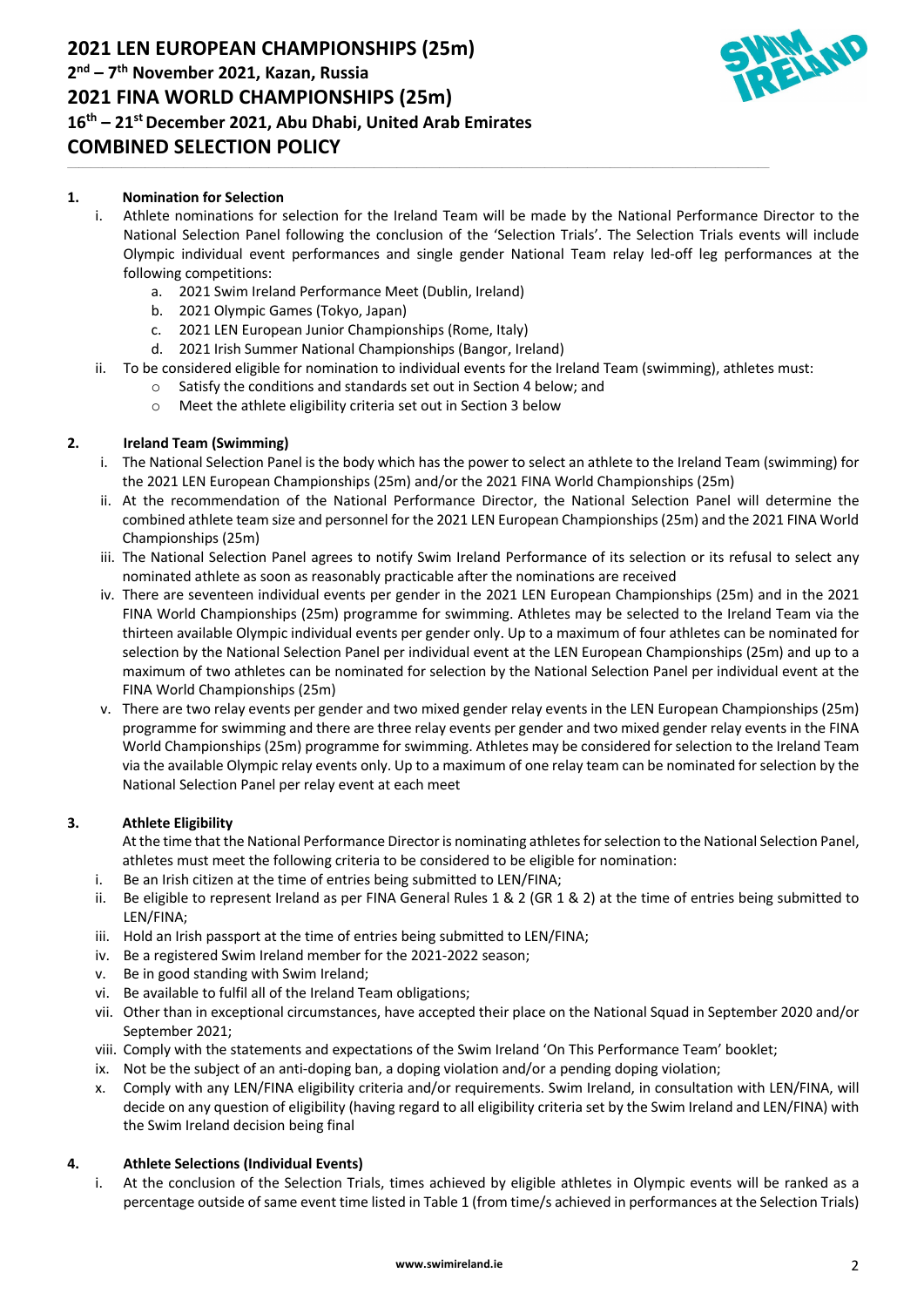

and only if such a time achieved in performances at the Selection Trials is equal to or faster than the associated event time listed in Table 4

ii. Times achieved in the heats at the Selection Trials will be considered to have a preferential nomination status over times achieved in semi-finals and/or finals at the Selection Trials, and the ranking process will reflect this

 $\_$  , and the set of the set of the set of the set of the set of the set of the set of the set of the set of the set of the set of the set of the set of the set of the set of the set of the set of the set of the set of th

iii. In the event of a percentage tie within each group in Table 4, a recommendation will be made to the National Selection panel at the National Performance Director's discretion

## **5. Athlete Selection Procedure**

- i. At the conclusion of the Selection Trials, those who have achieved the criteria requirements outlined in Section 3 and Section 4, and who have:
	- achieved a time in the same event from Table 1 in a meet designated/recognised by FINA in a 50m pool and achieved a time in the same event from Table 3 in a meet designated/recognised by FINA in a 25m pool in the period  $1^{st}$  December 2019 –  $31^{st}$  August 2021, or have
	- achieved a time in the same event from Table 2 in a meet designated/recognised by FINA in a 25m pool and achieved a time in the same event from Table 3 in a meet designated/recognised by FINA in a 25m pool in the period  $1^{st}$  December 2019 –  $31^{st}$  August 2021

will be considered eligible for nomination to the National Selection Panel by the National Performance Director for the 2021 LEN European Championships (25m) and the 2021 FINA World Championships (25m)

- ii. At the conclusion of the Selection Trials, those who have achieved the criteria requirements outlined in Section 3 and Section 4, and who have
	- achieved a time in the same event from Table 1 in a meet designated/recognised by FINA in a 50m pool but have not achieved a time in the same event from Table 3 in a meet designated/recognised by FINA in a 25m pool in the period  $1<sup>st</sup>$  December 2019 –  $31<sup>st</sup>$  August 2021, or have
	- achieved a time in the same event from Table 2 in a meet designated/recognised by FINA in a 25m pool but have not achieved a time in the same event from Table 3 in a meet designated/recognised by FINA in a 25m pool in the period  $1<sup>st</sup>$  December 2019 – 31 $<sup>st</sup>$  August 2021</sup>

will be considered eligible for nomination to the National Selection Panel by the National Performance Director for the 2021 FINA World Championships (25m) only

- iii. At the conclusion of the Selection Trials, those who have achieved the criteria requirements outlined in Section 3 and Section 4, but have:
	- not achieved a time in the same event from Table 1 in a meet designated/recognised by FINA in a 50m pool in the period  $1^{st}$  December 2019 – 31<sup>st</sup> August 2021, or have
	- not achieved a time in the same event from Table 2 in a meet designated/recognised by FINA in a 25m pool in the period  $1<sup>st</sup>$  December 2019 – 31 $<sup>st</sup>$  August 2021</sup>

will be considered eligible for nomination to the National Selection Panel by the National Performance Director for the 2021 LEN European Championships (25m) only

- iv. At the conclusion of the Selection Trials, and subject to National Performance Director discretion, the National Performance Director may consider additional athletes eligible for nomination to the National Selection Panel for Olympic relay events at the 2021 FINA World Championships (25m)
- v. Athletes who meet the criteria outlined in Section 4 and Section 5i, 5ii or 5iii in the Male 800m Freestyle will be considered eligible for selection in the Male 1500m Freestyle and athletes who meet this criteria in the Female 1500m Freestyle will be considered eligible for selection in the Female 800m Freestyle
- vi. Subject to National Performance Director discretion, any athlete selected via an individual event by the National Selection Panel may also be considered for additional individual event selections
- vii. Subject to National Performance Director discretion, athletes selected via an individual event may also be selected to relay events
- viii. Subject to National Performance Director discretion, athletes selected via Olympic relay events only may also be selected for additional relay events and/or individual events if the Ireland Team do not already have between 1 and 4 athletes (LEN European Championships (25m)) or do not already have between 1 and 2 athletes (FINA World Championships (25m)) qualified for the individual event in question
- ix. The decision of the National Selection Panel shall be subject to an Appeals Process (Section 21)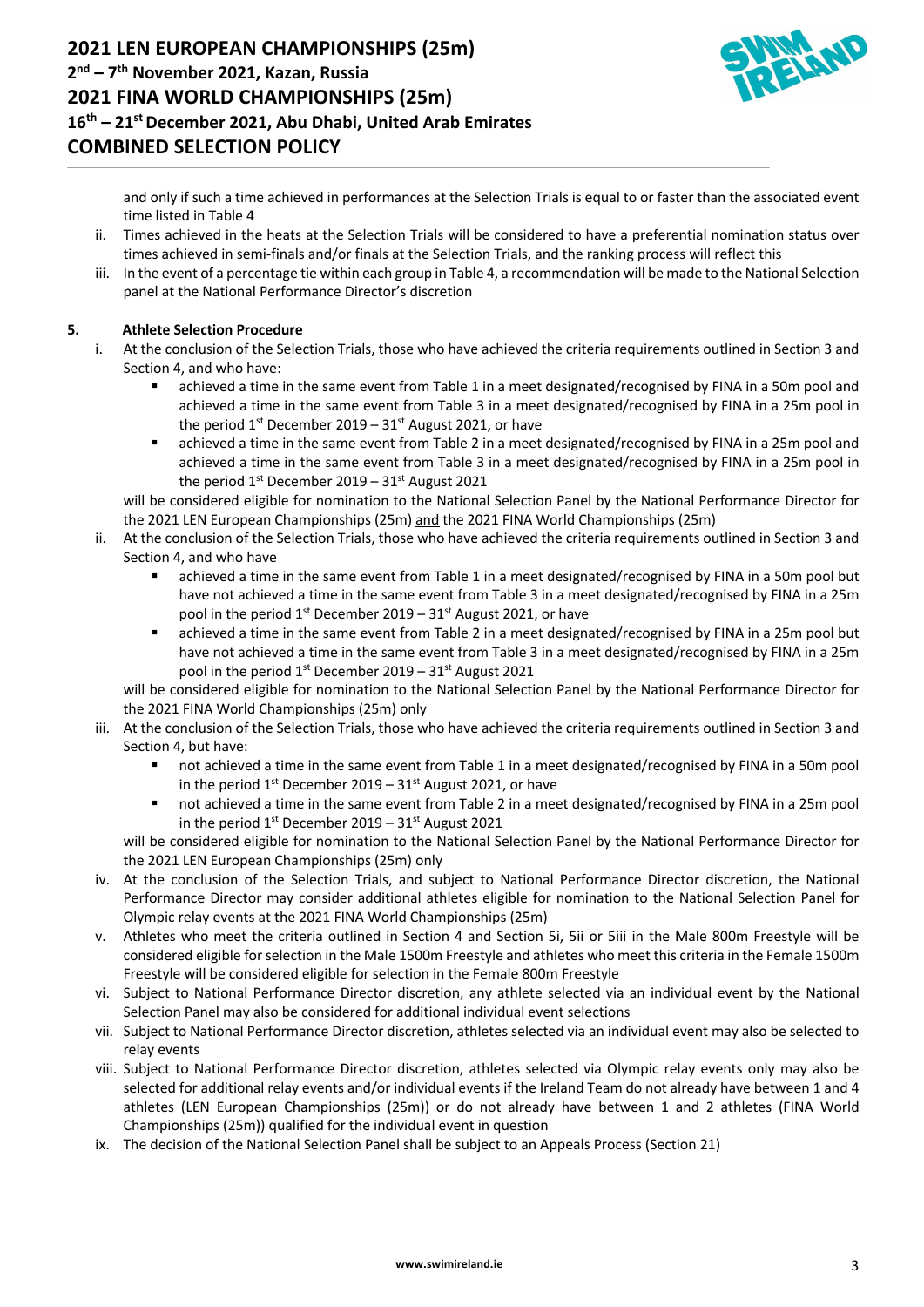

## **6. Team Leader**

i. The Team Leader for the Ireland Team (Swimming) at the 2021 LEN European Championships (25m) will be the National Performance Pathway Manager

 $\_$  , and the set of the set of the set of the set of the set of the set of the set of the set of the set of the set of the set of the set of the set of the set of the set of the set of the set of the set of the set of th

ii. The Team Leader for the Ireland Team (Swimming) at the 2021 FINA World Championships (25m) will be the National Performance Director

## **7. Head Coach**

- i. The Head Coach for the Ireland Team (Swimming) at the 2021 LEN European Championships (25m) will be the Head Coach of the National Centre (Limerick)
- ii. The Head Coach for the Ireland Team (Swimming) at the 2021 FINA World Championships (25m) will be the National Head Coach (Swimming)

## **8. Team Coach Eligibility**

Depending on the size of the Ireland Team (swimming), any additional coach to be considered eligible for selection by the Performance Senior Leadership Team must meet the following criteria:

- i. Be a registered Swim Ireland member for the 2020-2021 season;
- ii. Be in good standing with Swim Ireland;
- iii. Be a full time resident within Ireland;
- iv. Be a practising coach within an Irish swimming programme;
- v. Be holders of the Swim Ireland Level 3 Coaching Certificate or international equivalent or be enrolled on a Level 3 Coaches Course at the time of selection;
- vi. Hold a Swim Ireland Coaching Licence;
- vii. Be available to fulfil the obligations of the Ireland Team;
- viii. Other than in exceptional circumstances, have provided first hand service or support as a coach as part of the National Squad or Regional Squad Programme in the period  $1^{st}$  September 2019 – 30<sup>th</sup> October 2021 (where offered/requested);
- ix. Comply with the statements and expectations of the Swim Ireland 'On This Performance Team' booklet

### **9. Team Coach Selection Procedure**

- i. Subject to coaches meeting the criteria as set out in Section 8, one or more additional coaches may be jointly recommended by the National Performance Director and the National Head Coach (swimming) and where so recommended, may be selected by the Performance Senior Leadership Team
- ii. National Team Coaches may be selected in an offsite (Holding Camp only), onsite (Meet only) and/or combined (Holding Camp and Meet) role and such selections will be reflective of the Team size, the needs of the individual athletes and/or relays selected, as well as considering the optimum balance of the Team as a whole. As such, an additional Team Coach may not be required/selected

## **10. Team Manager Eligibility**

Depending on the size of the Ireland Team (swimming), any team manager to be considered eligible for selection by the Performance Senior Leadership Team must meet the following criteria:

- i. Be a registered Swim Ireland member for the 2020-2021 season;
- ii. Be in good standing with Swim Ireland;
- iii. Be a full time resident within Ireland;
- iv. Be holders of the Swim Ireland Level 2 Team Management Certificate or international equivalent;
- v. Be available to fulfil the obligations of the Ireland Team;
- vi. Other than in exceptional circumstances, team managers will not be the parent or guardian of an athlete member of the Team;
- vii. Other than in exceptional circumstances, have provided first hand service or support as a team manager as part of the National Squad or Regional Squad Programme in the period  $1<sup>st</sup>$  September 2019 – 30<sup>th</sup> October 2021 (where offered/requested);
- viii. Comply with the statements and expectations of the Swim Ireland 'On This Performance Team' booklet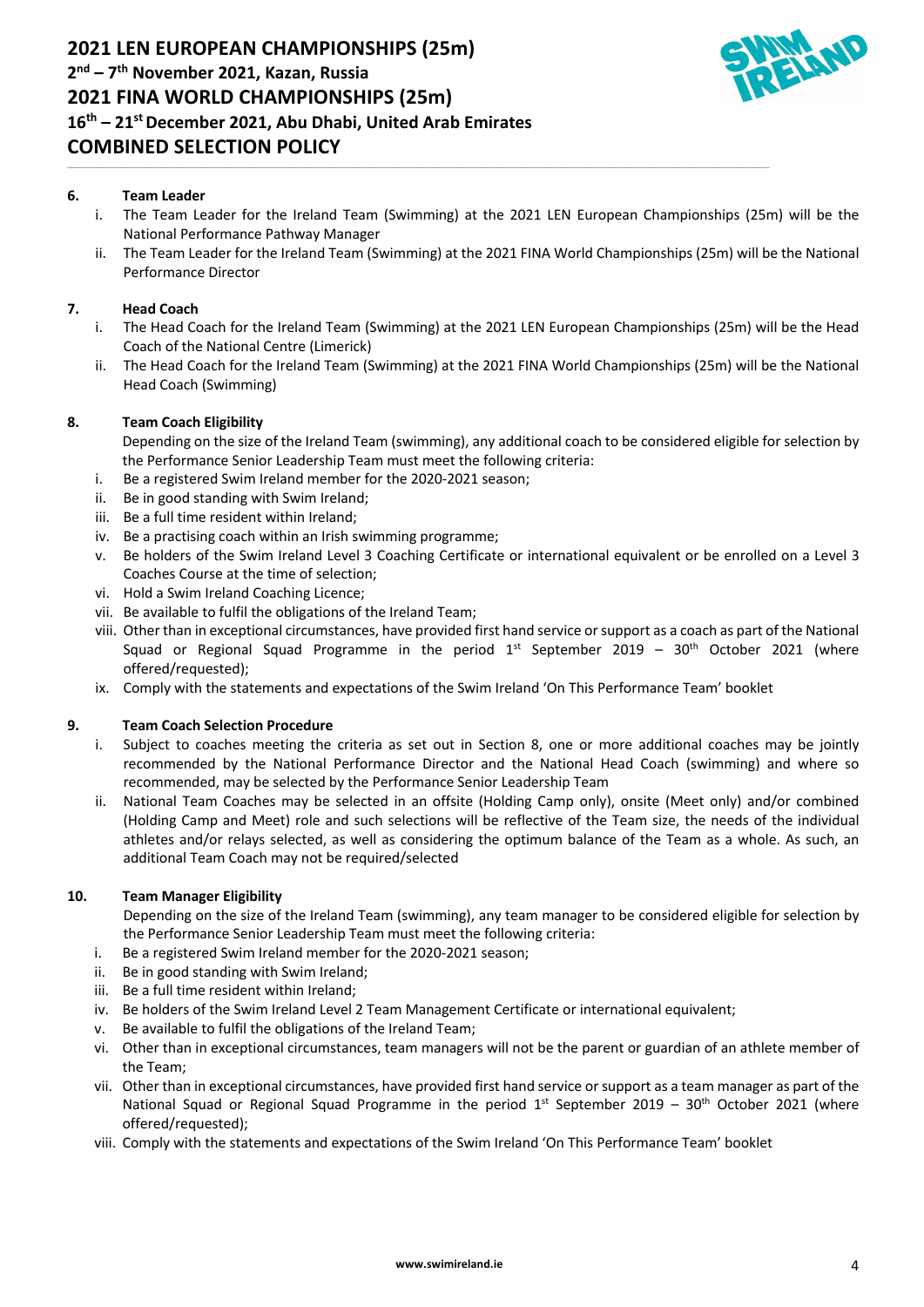

## **11. Team Manager Selection Procedure**

i. Subject to the team manager meeting the criteria as set out in Section 10, the team manager may be jointly recommended by the National Performance Director and the National Head Coach (Swimming) and where so recommended, may be selected by the Performance Senior Leadership Team

 $\_$  , and the set of the set of the set of the set of the set of the set of the set of the set of the set of the set of the set of the set of the set of the set of the set of the set of the set of the set of the set of th

ii. Team managers may be selected in an offsite (Holding Camp only), onsite (Meet only) and/or combined (Holding Camp and Meet) role and such selections will be reflective of the Team size, the needs, age and gender balance of the individual athletes and/or relays selected, as well as considering the optimum balance of the Team as a whole. As such, a team manager may not be required/selected

## **12. Sports Science/Sports Medicine Practitioner Eligibility**

Depending on the size of the Ireland Team (swimming), any sports science/sports medicine practitioner to be considered eligible for selection by the Performance Senior Leadership Team must meet the following criteria:

- i. Be in good standing with Swim Ireland;
- ii. Be holders of an appropriate and recognised qualification for the position of appointment;
- iii. Be available to fulfil the obligations of the Ireland Team;
- iv. Comply with the statements and expectations of the Swim Ireland 'On This Performance Team' booklet

## **13. Sports Science/Sports Medicine Practitioner Selection Procedure**

- i. Subject to a sports science/sports medicine practitioner meeting the criteria as set out in Section 12, a sports science/sports medicine practitioner may be jointly recommended by the National Performance Director and the National Head Coach (Swimming) and where so recommended, may be selected by the Performance Senior Leadership Team
- ii. Sports science/sports medicine practitioners may be selected in an offsite (Holding Camp only), onsite (Meet only) and/or combined (Holding Camp and Meet) role and such selections will be reflective of the Team size and the needs of the individual athletes and/or relays selected. As such, sports science/sports medicine practitioners may not be required/selected

### **14. Ireland Team (Swimming) Obligations**

Swim Ireland will publish a suite of obligations which must be agreed to by any athlete, team coach and/or team manager who has been selected to represent the Ireland Team (swimming) at the 2021 LEN European Championships (25m) and/or the 2021 FINA World Championships (25m). In addition to such obligations, Swim Ireland oblige all athletes selected to:

- i. Have commenced full-time 2021-2022 season training on or before 30<sup>th</sup> August 2021 to accept a position at the 2021 LEN European Championships (25m). This requirement will be specifically subject to Section 16
- ii. Have commenced full-time 2021-2022 season training on or before 20<sup>th</sup> September 2021 to accept a position at the 2021 FINA World Championships (25m). This requirement will be specifically subject to Section 16
- iii. Ensure that they are making the required Kitman submission each training day at the date of the decision of the National Selection Panel of selections
- iv. Complete, sign and comply with the Swim Ireland National Team Code of Conduct
- v. Complete a Swim Ireland Medical Form prior to competing at the 2021 LEN European Championships (25m) and/or the 2021 FINA World Championships (25m)
- vi. Commit to the values of the Swim Ireland National Squad Athlete Charter
- vii. Abide by the Uniform Policy, the Media Policy, the Appearances Policy, the Betting, Gambling & Integrity Policy and the Sports Supplements Policy of the Swim Ireland National Team
- viii. Comply with Swim Ireland and FINA swimwear regulations
- ix. Adhere to all prescribed travel arrangements which might involve different travel dates to other members of the Team
- x. Not attend overseas camps and/or overseas competitions between the Selection Trials and the 2021 LEN European Championships (25m) or the 2021 FINA World Championships (25m) without prior written approval from the National Head Coach (Swimming)
- xi. Make themselves available for all Ireland Team activities designated by the National Head Coach (Swimming) (including, but not limited to, a 2021 National Team Day, preparation National Team camps) as part of or in addition to the National Squad or Regional Squad programme. No Ireland Team member will be allowed to leave a National Team camp or undertake any activities that are not directly relevant to the National Team camp, including any external media, sponsor or social activities. Failure to attend the required activities could result in an athlete being de-selected.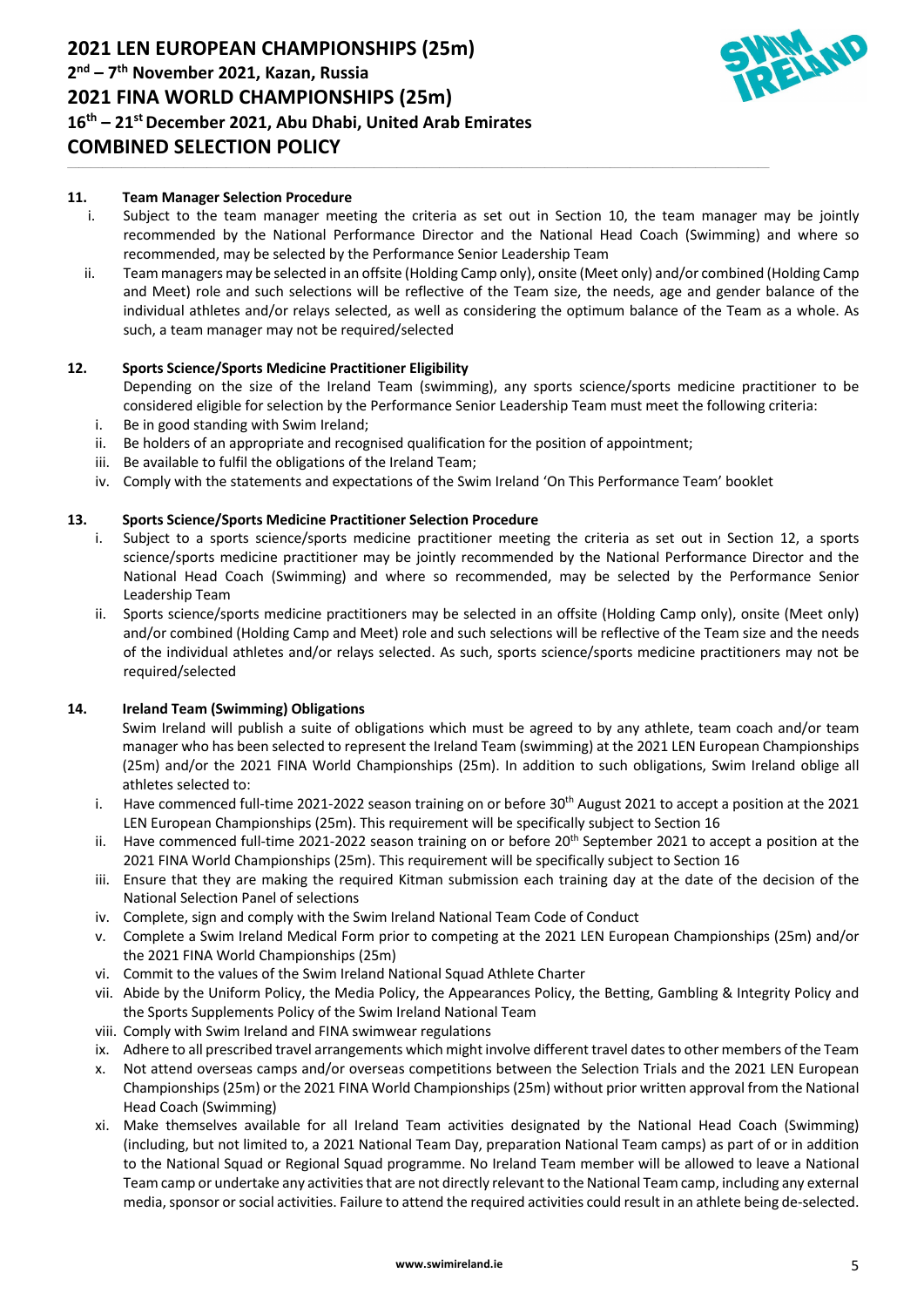

Under exceptional circumstances, written approval to be excluded from activities can be given by the National Performance Director

xii. Selected athletes, team coaches, sports science/sports medicine practitioners and team managers agree not to disclose any selected name to the press or any other media (including their own social media) until Swim Ireland have themselves announced this to the press and other media

 $\_$  , and the set of the set of the set of the set of the set of the set of the set of the set of the set of the set of the set of the set of the set of the set of the set of the set of the set of the set of the set of th

## **15. Team Uniform/Kit**

- i. All Team uniform and kit (including racing suits and swim caps) will be provided for and to the Team by Swim Ireland
- ii. Athletes accepting racing suits from Swim Ireland must wear them (or another branded suit of the same sponsor) for all of their races. Athletes may exercise 'freedom of choice' in the wearing of a non-sponsor suit, but such a suit must be unbranded

### **16. Competitive Readiness**

'Competitive Readiness' means the combined professional opinion of the National Performance Director and the National Head Coach (Swimming) following advice, where necessary, from a member/s of the Sport Ireland Institute Medical Team as to the ability of an athlete who has been selected to represent the Ireland Team (swimming) at the 2021 LEN European Championships (25m) and/or the 2021 FINA World Championships (25m) to achieve an equal or superior performance in their selected Olympic event(s) over their performance achieved to qualify for selection

- i. Athletes who, in the opinion of the National Performance Director and the National Head Coach (Swimming), do not remain Competitively Ready by reason of lack of fitness, injury, illness, application to training, performance behaviour or other reasons, may be removed from the Ireland Team (swimming)
- ii. Athletes and their home programme coaches shall immediately report any injury, illness, change in training, change in application to training and/or performance behaviour, that could affect their ability to compete at their highest level at the 2021 LEN European Championships (25m) and/or the 2021 FINA World Championships (25m), to the National Performance Director and the National Head Coach (Swimming) in writing, via e-mail
- iii. In the case of lack of fitness, injury or illness, it shall be necessary for the National Performance Director and the National Head Coach (Swimming) to consider recommendations made by a member/s of the Sport Ireland Institute Medical Team
- iv. In the case of application to training, or performance behaviour or other reasons, it shall not be necessary for the National Performance Director and the National Head Coach (Swimming) to seek recommendations from a member/s of the Sport Ireland Institute Medical Team
- v. In the case of lack of fitness, injury or illness, such athletes may be subject to a 'Proof of Readiness Test' to be determined by the National Performance Director, the National Head Coach (Swimming) and appropriate a member/s of the Sport Ireland Institute Medical Team. The Proof of Readiness test will consist of a controlled performance such as a competition or an observed test or a time trial
- vi. Athletes who are notified of a Competitive Readiness concern shall not travel with the Ireland Team (swimming) to any National Team event including the 2021 LEN European Championships (25m) and/or the 2021 FINA World Championships (25m) and/or an associated Holding Camp, unless and until the opinion of the National Performance Director and National Head Coach (Swimming) has been communicated to that athlete that the athlete does meet their opinion of Competitive Readiness. If the athlete is at either the 2021 LEN European Championships (25m) and/or the 2021 FINA World Championships (25m) or the associated Holding Camp and the opinion is that the athlete is not Competitively Ready, then he or she may be required to return home immediately
- vii. The opinion on Competitive Readiness made by National Performance Director and the National Head Coach (Swimming) is final

### **17. Withdrawal & Removals**

At any stage an athlete, team coach, team manager or sports science/sports medicine practitioner may withdraw from the Ireland Team (swimming) but may only do so in extenuating circumstances

- i. An athlete, team coach, team manager or sports science/sports medicine practitioner may be removed from:
- a. Eligibility for nomination, or;
- b. Nomination for selection, or;
- c. Selection to the Ireland Team (swimming) for any of the following reasons: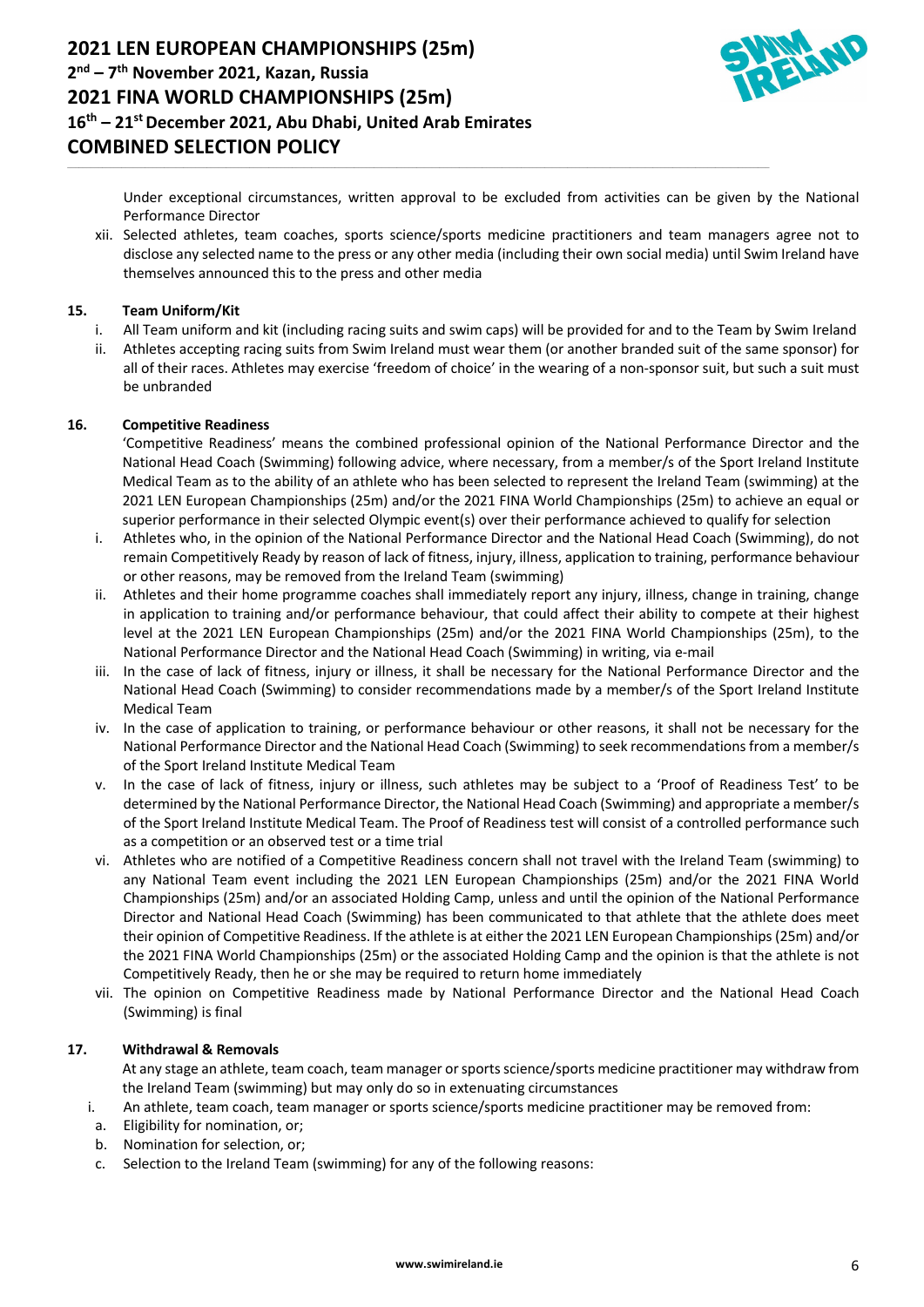

Behaviour that is inconsistent with the National Team Code of Conduct. A copy of this document is available via performance@swimireland.ie;

 $\_$  , and the set of the set of the set of the set of the set of the set of the set of the set of the set of the set of the set of the set of the set of the set of the set of the set of the set of the set of the set of th

- § found to be in violation of any anti-doping policy or procedure as outlined by Swim Ireland, Sport Ireland and/or the World Anti-Doping Agency (WADA);
- § unable or unwilling to fully comply with the Ireland Team Obligations (Section 14)
- decline selection to or withdraw from the 2021 LEN European Championships (25m) and/or the 2021 FINA World Championships (25m)
- ii. An athlete may be removed from the Ireland Team (swimming) before or after nomination for selection or before or after selection if he/she, in the opinion of the National Performance Director and National Head Coach (Swimming), does not have Competitive Readiness (Section 16)

## **18. Replacement or Addition**

- i. If an athlete, team coach, team manager or sports science/sports medicine practitioner is removed from or withdraws from the Ireland Team (swimming), that individual may be replaced by another eligible individual who meets the required standards set out in this Policy
- ii. The National Head Coach (Swimming) and the National Performance Director, where in their combined opinion it is in the best interests of the Ireland Team (swimming), may recommend that any number of additional athletes, team coaches, team managers and/or sports science/sports medicine practitioners be added to the selected Ireland Team (swimming), subject to such additional individuals meeting the required standards set out in this Policy
- iii. Any replacement or addition of an individual to the Ireland Team (swimming) shall be made by way of nomination by the National Head Coach (Swimming) and the National Performance Director, and which nomination is approved by the National Selection Panel (in the case of athletes) or the Performance Senior Leadership Team (in the case of team coaches, team managers and/or sports science/sports medicine practitioners)

## **19. Unforeseen Circumstances**

i. In the event that this Policy is silent on any matter which arises in the administration or application or interpretation of any selection process or decision, then the National Selection Panel shall have discretion to determine any issue as they deem fit so long as it is exercised fairly and quickly

### **20. Amendments**

- i. The Performance Senior Leadership Team reserves the right to make changes to this Policy which, in its discretion, are necessary. No such changes shall be made after the commencement of the Selection Trials unless the changes relate to the National Selection Panel exercising its discretion under the 'Unforeseen Circumstances' provisions (Section 19)
- ii. The Performance Senior Leadership Team reserves the right to review and modify this Policy or a decision related to the selection process in the case of rule or policy changes from and/or FINA that affect the criteria set out in this Policy
- iii. Any changes to this Policy shall be communicated via www.swimireland.ie

### **21. Appeals**

- i. Any appeal against a selection made by the National Selection Panel must be made in accordance with the Swim Ireland Selection Appeals Procedures, available via www.swimireland.ie
- ii. Athletes should be aware of the strict time limits contained within the Swim Ireland Selection Appeals Procedures, which are designed with the intention of resolving issues expediently and fairly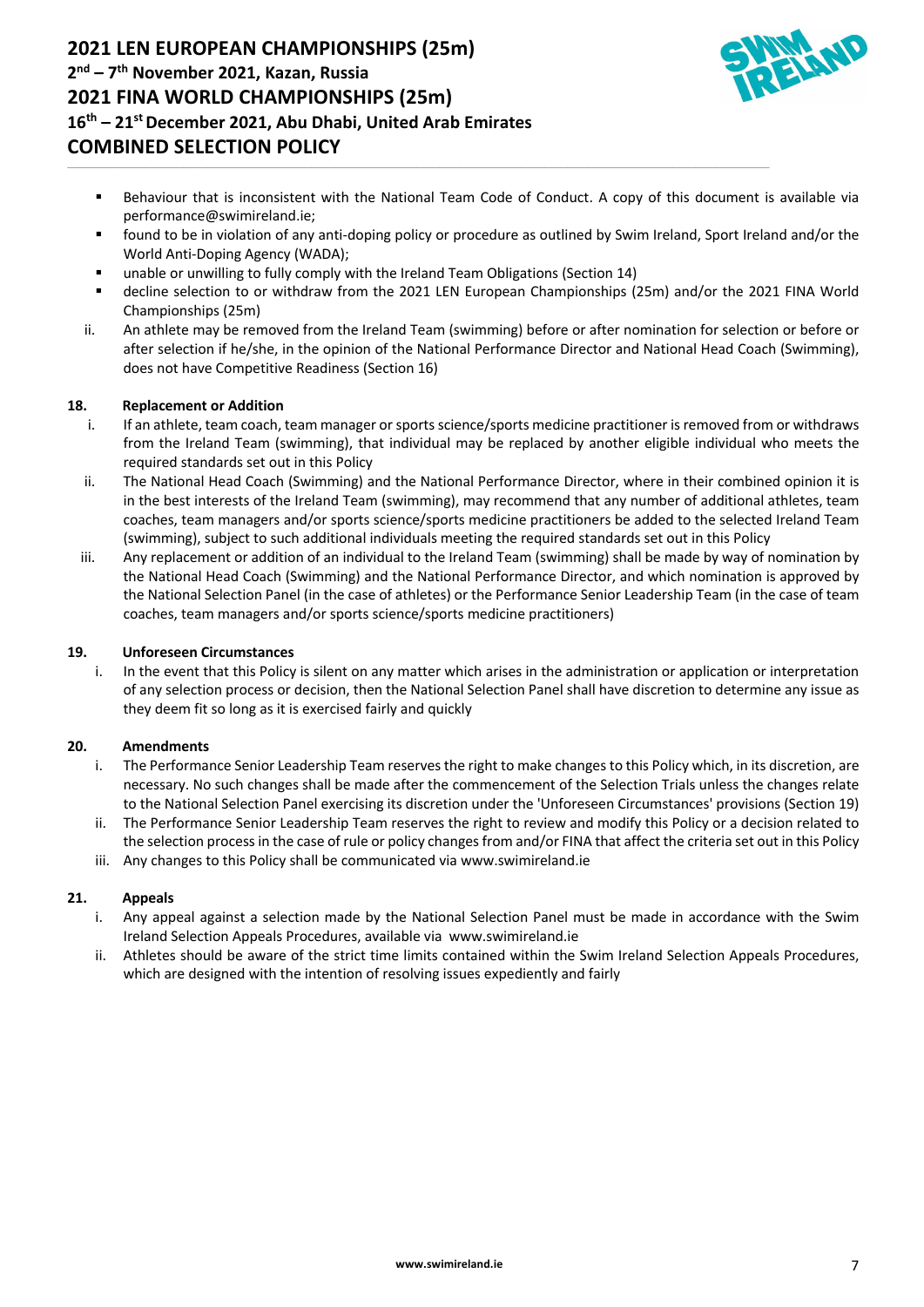# **2021 LEN EUROPEAN CHAMPIONSHIPS (25m) 2nd – 7th November 2021, Kazan, Russia 2021 FINA WORLD CHAMPIONSHIPS (25m) 16th – 21st December 2021, Abu Dhabi, United Arab Emirates COMBINED SELECTION POLICY**



| Table 1       |                          |               |  |  |  |  |  |
|---------------|--------------------------|---------------|--|--|--|--|--|
| <b>MALE</b>   |                          | <b>FEMALE</b> |  |  |  |  |  |
| Consideration | Event                    | Consideration |  |  |  |  |  |
| Time          |                          | <b>Time</b>   |  |  |  |  |  |
| 22.18         | 50m Freestyle            | 25.04         |  |  |  |  |  |
| 48.77         | 100m Freestyle           | 54.25         |  |  |  |  |  |
| 1:47.06       | 200m Freestyle           | 1:58.66       |  |  |  |  |  |
| 3:48.15       | 400m Freestyle           | 4:10.57       |  |  |  |  |  |
| 7:53.11       | 800m Freestyle           | 8:37.90       |  |  |  |  |  |
| 15:04.64      | 1500m Freestyle          | 16:29.57      |  |  |  |  |  |
| 54.03         | 100m Backstroke          | 1:00.59       |  |  |  |  |  |
| 1:58.07       | 200m Backstroke          | 2:11.08       |  |  |  |  |  |
| 59.75         | <b>100m Breaststroke</b> | 1:07.43       |  |  |  |  |  |
| 2:10.32       | 200m Breaststroke        | 2:25.91       |  |  |  |  |  |
| 51.96         | 100m Butterfly           | 58.33         |  |  |  |  |  |
| 1:56.71       | 200m Butterfly           | 2:09.21       |  |  |  |  |  |
| 1:59.76       | 200m IM                  | 2:12.98       |  |  |  |  |  |
| 4:17.48       | 400m IM                  | 4:43.06       |  |  |  |  |  |

 $\_$  , and the set of the set of the set of the set of the set of the set of the set of the set of the set of the set of the set of the set of the set of the set of the set of the set of the set of the set of the set of th

**Table 2**

| <b>MALE</b>   |                          | <b>FEMALE</b> |  |
|---------------|--------------------------|---------------|--|
| Consideration | Event                    | Consideration |  |
| Time          |                          | Time          |  |
| 21.40         | 50m Freestyle            | 24.60         |  |
| 47.23         | 100m Freestyle           | 53.78         |  |
| 1:44.88       | 200m Freestyle           | 1:55.60       |  |
| 3:44.09       | 400m Freestyle           | 4:06.95       |  |
| N/A           | 800m Freestyle           | 8:35.69       |  |
| 14:49.29      | 1500m Freestyle          | N/A           |  |
| 51.3          | 100m Backstroke          | 58.08         |  |
| 1:52.66       | 200m Backstroke          | 2:07.19       |  |
| 57.63         | 100m Breaststroke        | 1:06.18       |  |
| 2:06.23       | <b>200m Breaststroke</b> | 2:24.30       |  |
| 51.35         | 100m Butterfly           | 58.22         |  |
| 1:54.10       | 200m Butterfly           | 2:09.76       |  |
| 1:55.25       | 200m IM                  | 2:11.51       |  |
| 4:09.19       | 400m IM                  | 4:37.54       |  |